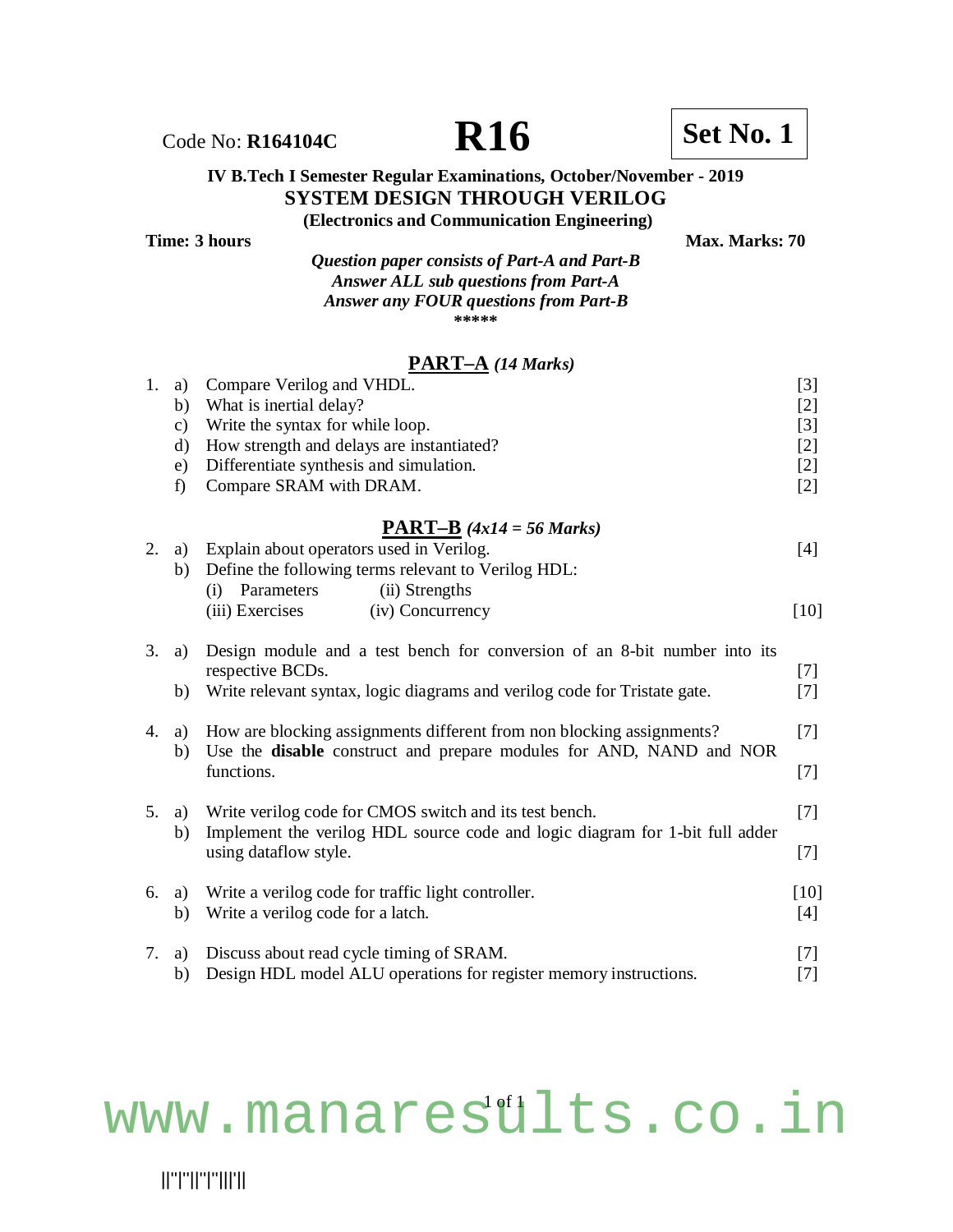#### **IV B.Tech I Semester Regular Examinations, October/November - 2019 SYSTEM DESIGN THROUGH VERILOG (Electronics and Communication Engineering)**

| Time: 3 hours |                                              | <b>Max. Marks: 70</b> |
|---------------|----------------------------------------------|-----------------------|
|               | Question paper consists of Part-A and Part-B |                       |
|               | <b>Answer ALL sub questions from Part-A</b>  |                       |
|               | Answer any FOUR questions from Part-B        |                       |
|               | *****                                        |                       |

#### **PART–A** *(14 Marks)*

|    | 1. a) List out the different levels of design descriptions in verilog. | [2]               |
|----|------------------------------------------------------------------------|-------------------|
|    | b) Mention all types of delays.                                        | $\lceil 3 \rceil$ |
| C) | Write the syntax for Forever loop.                                     | [3]               |
|    | d) What is switch primitives?                                          | [2]               |
| e) | What is net list?                                                      | [2]               |
|    | What is UART?                                                          | [2]               |

#### **PART–B** *(4x14 = 56 Marks)*

| 2. |    | Define the following terms relevant to Verilog HDL |                                                                                                                                                                |        |
|----|----|----------------------------------------------------|----------------------------------------------------------------------------------------------------------------------------------------------------------------|--------|
|    |    | (i) Test bench                                     | (ii) Simulation tools                                                                                                                                          |        |
|    |    | (ii) System tasks                                  | (iii) Level of design Description                                                                                                                              | $[14]$ |
| 3. | a) |                                                    | Draw the Half adder circuit in terms of Ex-OR gates and AND gates. Prepare a<br>Half adder module in terms of Ex-OR gate and AND gate primitive.               | $[7]$  |
|    | b) |                                                    | Explain in brief built-in primitive gates that are available in Verilog HDL.                                                                                   | $[7]$  |
| 4. | a) | Write verilog code of an 8 bit counter.            |                                                                                                                                                                | $[7]$  |
|    | b) |                                                    | Use the <b>repeat</b> construct along with the <b>disable</b> construct to realize an AND<br>gate. Synthesize the module and compare the synthesized circuits. | $[7]$  |
| 5. | a) | code using switch level modeling.                  | Explain Bi-directional gates with suitable logic diagrams and give their verilog                                                                               | $[7]$  |
|    | b) |                                                    | Realize the skeletal edge-triggered flip flop through continuous assignments for                                                                               |        |
|    |    | the gates. Write its test bench.                   |                                                                                                                                                                | $[7]$  |
| 6. | a) | Discuss Moore machine using verilog.               |                                                                                                                                                                | $[10]$ |
|    | b) | Write a verilog code for 8×1 MUX.                  |                                                                                                                                                                | $[4]$  |
| 7. |    |                                                    | Explain the modeling approach for static RAM memory using verilog HDL.                                                                                         |        |

Modeling approach consists of design and implementation. [14]

1 of 1

<www.manaresults.co.in>

Code No: **R164104C R16 R16 Set No. 2**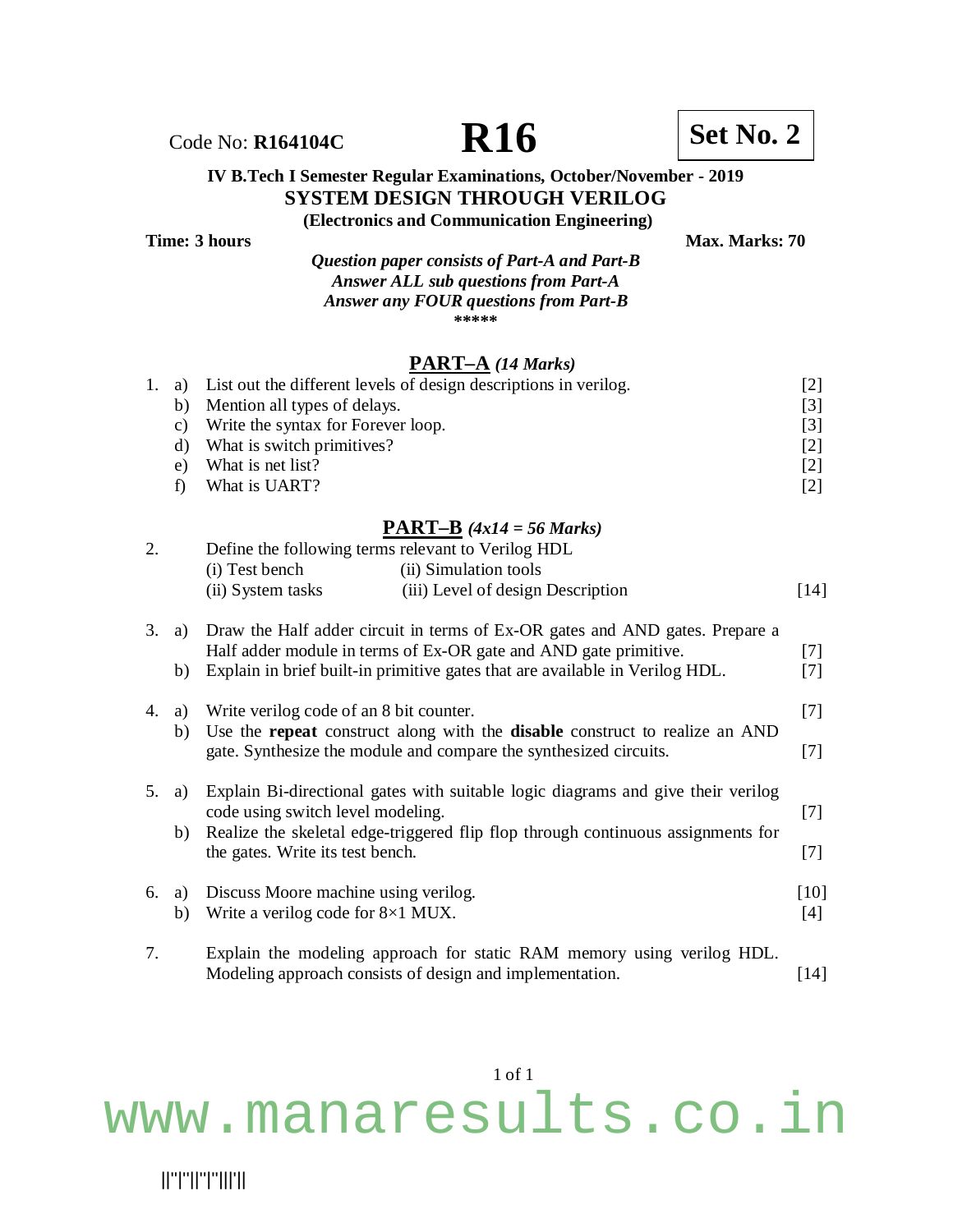# Code No: **R164104C R16 R16 Set No. 3**

#### **IV B.Tech I Semester Regular Examinations, October/November - 2019 SYSTEM DESIGN THROUGH VERILOG (Electronics and Communication Engineering)**

**Time: 3 hours Max. Marks: 70** 

*Question paper consists of Part-A and Part-B Answer ALL sub questions from Part-A Answer any FOUR questions from Part-B* **\*\*\*\*\***

#### **PART–A** *(14 Marks)*

| 1. | a)<br>b)<br>$\mathbf{c})$<br>$\mathbf{d}$<br>e)<br>f) | What are the system tasks available in verilog for monitoring?<br>Classify delays.<br>Write the syntax for repeat construct.<br>Write verilog code for $2\times1$ MUX using CMOS<br>What is latch?<br>What is baud rate? | $[3]$<br>$[2]$<br>$[2]$<br>$[3]$<br>$[2]$<br>$[2]$ |
|----|-------------------------------------------------------|--------------------------------------------------------------------------------------------------------------------------------------------------------------------------------------------------------------------------|----------------------------------------------------|
|    |                                                       | <b>PART-B</b> $(4x14 = 56 \text{ Marks})$                                                                                                                                                                                |                                                    |
| 2. | a)<br>b)                                              | Explain top-down design methodology with examples?<br>Define the following terms relevant to Verilog HDL:<br>(ii) Identifiers<br>(i) Keywords                                                                            | $[7]$                                              |
|    |                                                       | (iii) Strings<br>(iv) Data types                                                                                                                                                                                         | $[7]$                                              |
| 3. | a)<br>b)                                              | Explain NAND gate primitive with verilog module.<br>Implement verilog HDL source code and draw the logic diagram of a 2 to 4<br>decoder circuit. Give the gate level description.                                        | $[7]$                                              |
|    |                                                       |                                                                                                                                                                                                                          | $[7]$                                              |
| 4. | a)<br>b)                                              | Describe the behavior of a JK flip flop using an always statement.<br>Prepare design modules and a test bench for the following operations:<br>(i) Add two BCD nibbles.                                                  | $[7]$                                              |
|    |                                                       | (ii) Add two pairs of BCD nibbles $-2$ decimal numbers each of two digits.                                                                                                                                               | $[7]$                                              |
| 5. |                                                       | Implement NAND, AND, OR gates using MOS switches. Write verilog code<br>and Test it with a suitable test bench.                                                                                                          | $[14]$                                             |
| 6. | a)<br>b)                                              | Explain the synthesis of sequential logic with flip flops.<br>What is continuous assignment statement? Explain with example.                                                                                             | $[7]$<br>$[7]$                                     |
| 7. | a)                                                    | Explain the modeling approach for UART using verilog HDL. Modeling<br>approach consists of design and implementation.                                                                                                    | $[14]$                                             |